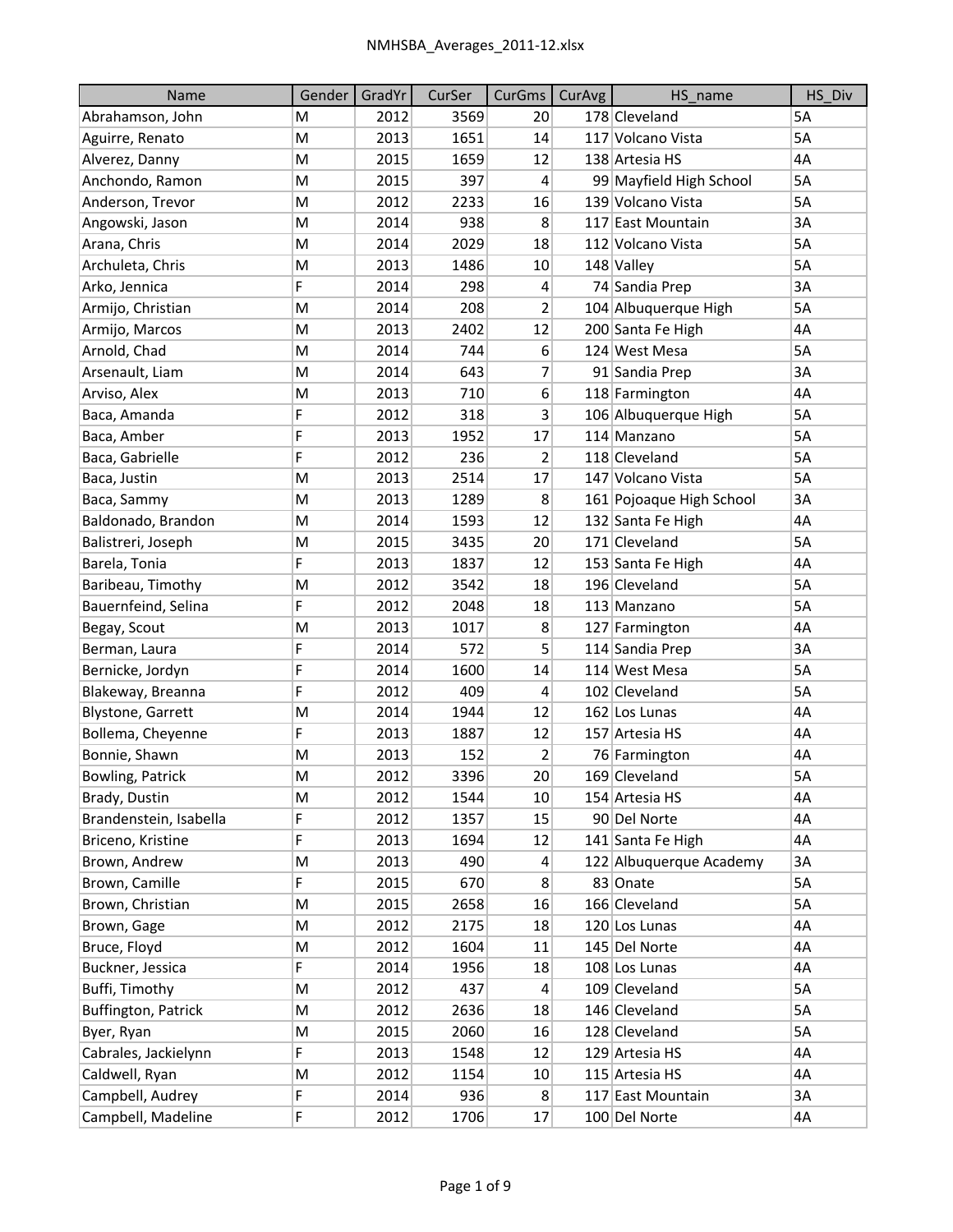| Name                  | Gender | GradYr | CurSer | CurGms                  | <b>CurAvg</b> | HS name                  | HS_Div |
|-----------------------|--------|--------|--------|-------------------------|---------------|--------------------------|--------|
| Carani, Domenick      | M      | 2014   | 1868   | 18                      |               | 103 Cleveland            | 5A     |
| Carper, Janeyl        | F      | 2012   | 3565   | 18                      |               | 198 Cleveland            | 5A     |
| Carriaga, Ashley      | F      | 2014   | 2419   | 16                      |               | 151 West Mesa            | 5A     |
| Carter, James         | M      | 2013   | 1851   | 14                      |               | 132 Valley               | 5A     |
| Cary, Sean            | M      | 2015   | 1611   | 12                      |               | 134 Eldorado             | 5A     |
| Cave, Jacy            | M      | 2013   | 520    | 4                       |               | 130 Piedra Vista         | 4A     |
| Cedeno, Faith         | F      | 2013   | 1915   | 16                      |               | 119 Rio Rancho           | 5A     |
| Chavez, Dante         | F      | 2016   | 1303   | 12                      |               | 108 Pojoaque High School | 3A     |
| Chavez, Erica         | F      | 2013   | 1136   | 13                      |               | 87 Manzano               | 5A     |
| Chavez, Felicia       | M      | 2013   | 128    | 1                       |               | 0 Valley                 | 5A     |
| Chavez, Julian        | M      | 2014   | 2067   | 17                      |               | 121 Manzano              | 5A     |
| Chavez, Matt          | M      | 2013   | 710    | 7                       |               | 101 Santa Fe High        | 4A     |
| Chavez, Xavier        | M      | 2015   | 1724   | 16                      |               | 107 Cleveland            | 5A     |
| Chemski, Brittany     | F      | 2014   | 1663   | 14                      |               | 118 Cleveland            | 5A     |
| Chemski, Jordan       | M      | 2012   | 3144   | 18                      |               | 174 Cleveland            | 5A     |
| Clark, Talon          | M      | 2015   | 1677   | 12                      |               | 139 Artesia HS           | 4A     |
| Coffee, Dale          | M      | 2013   | 3853   | 20                      |               | 192 Cleveland            | 5A     |
| Correa, Alyssa        | F      | 2015   | 1867   | 20                      |               | 93 Cleveland             | 5A     |
| Corsey, Vance         | M      | 2015   | 2158   | 18                      |               | 119 Rio Rancho           | 5A     |
| Cowan, Alex           | M      | 2014   | 1219   | 8                       |               | 152 Cibola               | 5A     |
| Cronin, Kelsea        | F      | 2012   | 328    | 4                       |               | 82 Sandia Prep           | 3A     |
| Crum, Cali            | F      | 2014   | 843    | 8                       |               | 105 Sandia Prep          | 3A     |
| Cullins, Jacob        | M      | 2013   | 211    | $\overline{2}$          |               | 105 Farmington           | 4A     |
| Cullins, Rachel       | F      | 2012   | 738    | 8                       |               | 92 Farmington            | 4A     |
| Culp, Mckenna         | F      | 2013   | 176    | 2                       |               | 88 Piedra Vista          | 4A     |
| Cutter, Max           | M      | 2013   | 289    | $\overline{\mathbf{3}}$ |               | 96 East Mountain         | 3A     |
| Dalin, Abigail (Abby) | F      | 2013   | 454    | $\overline{\mathbf{r}}$ |               | 113 Las Cruces           | 5A     |
| Davis, Jordan         | M      | 2014   | 2751   | 20                      |               | 137 Rio Rancho           | 5A     |
| Debonis, Patrick      | М      | 2012   | 227    | 2                       |               | 113 Albuquerque High     | 5A     |
| DeHoyos, Kendra       | F      | 2012   | 959    | 9                       |               | 106 Artesia HS           | 4A     |
| Delventhal, Chase     | M      | 2012   | 661    | 6                       |               | 110 Piedra Vista         | 4A     |
| Demick, Joshua        | M      | 2013   | 3199   | 18                      |               | 177 Los Lunas            | 4A     |
| Diaz, Sophie          | F      | 2014   | 2016   | 12                      |               | 168 Santa Fe High        | 4A     |
| DiDomenico, Jared     | M      | 2012   | 3719   | 20                      |               | 185 Cleveland            | 5A     |
| DiLucente, Anthony    | M      | 2016   | 833    | 6                       |               | 138 Rio Rancho           | 5A     |
| Dolan, Dustin         | М      | 2012   | 2279   | 12                      |               | 189 Artesia HS           | 4A     |
| Dominguez, Anthony    | M      | 2013   | 799    | 4                       |               | 199 Onate                | 5A     |
| Doney, Julia          | F      | 2012   | 2021   | 18                      |               | 112 Cleveland            | 5A     |
| Dowd, Hannah          | F      | 2014   | 3428   | 20                      |               | 171 Volcano Vista        | 5A     |
| Duran, Isaac          | M      | 2016   | 1194   | 9                       |               | 132 Santa Fe High        | 4A     |
| Duran, Nathaniel      | M      | 2014   | 1700   | 12                      |               | 141 Santa Fe High        | 4A     |
| Eaves, Nicole         | F      | 2013   | 902    | 8 <sup>2</sup>          |               | 112 Valley               | 5A     |
| Eddington, Austin     | M      | 2015   | 1555   | 11                      |               | 141 East Mountain        | 3A     |
| Ehlert, Dallas        | M      | 2013   | 1421   | 8                       |               | 177 Onate                | 5A     |
| Ellis, John           | M      | 2014   | 3064   | 18                      |               | 170 Manzano              | 5A     |
| Engel, Zane           | М      | 2013   | 932    | 8 <sup>2</sup>          |               | 116 Mayfield High School | 5A     |
| Ertz, Cisco           | М      | 2012   | 201    | $\overline{2}$          |               | 100 Albuquerque High     | 5A     |
| Esmaeili, Ehsan       | M      | 2012   | 575    | $6\vert$                |               | 95 LC Catholic           | 3A     |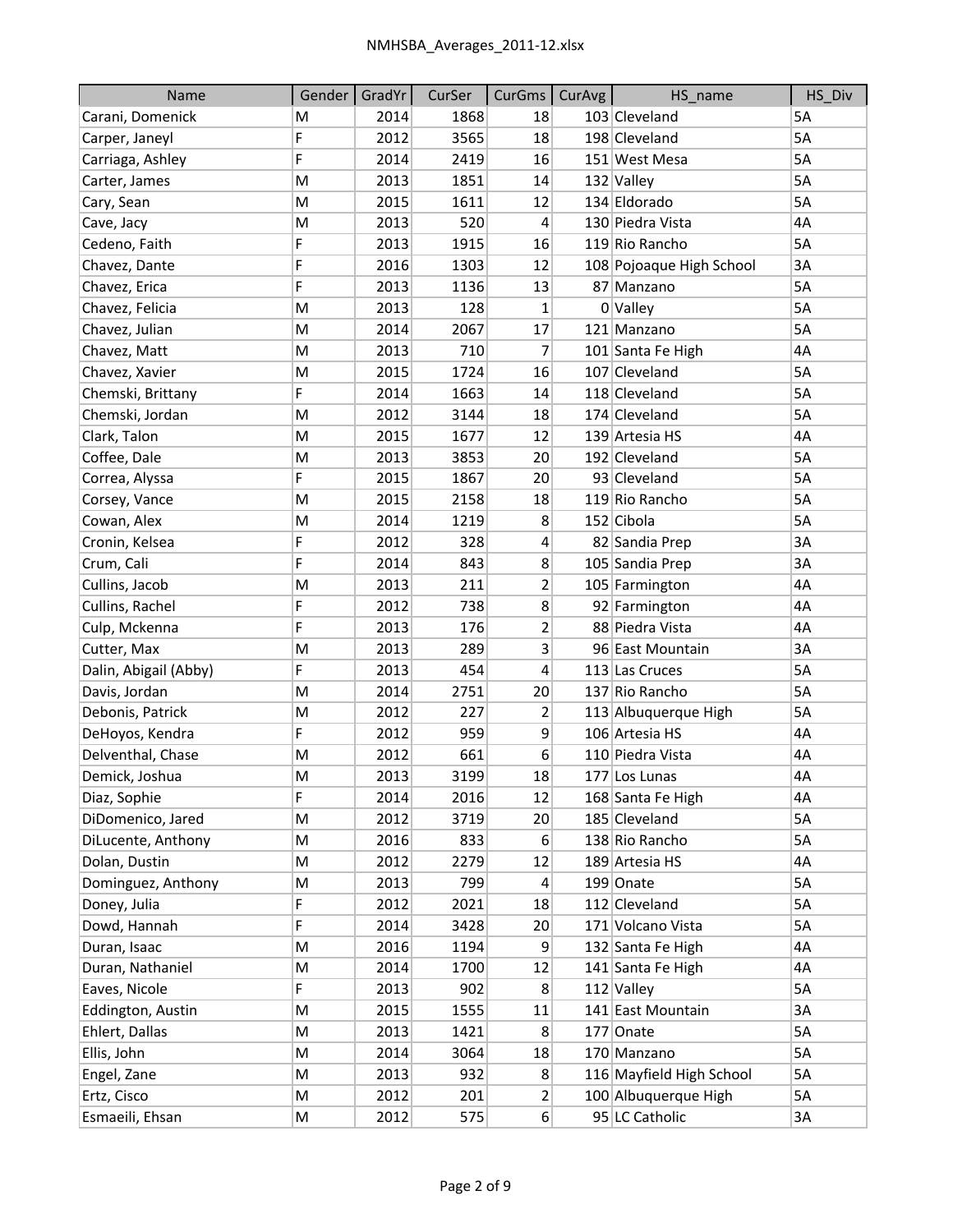| Name                | Gender | GradYr | CurSer | CurGms           | CurAvg | HS_name                  | HS_Div |
|---------------------|--------|--------|--------|------------------|--------|--------------------------|--------|
| Espinoza, Angelo    | M      | 2012   | 610    | 4                |        | 152 West Mesa            | 5A     |
| Evans, Breanna      | F      | 2013   | 1906   | 12               |        | 158 Artesia HS           | 4A     |
| Farfan, Dillon      | M      | 2012   | 2849   | 16               |        | 178 Cleveland            | 5A     |
| Farnsworth, Jason   | M      | 2013   | 1057   | 8                |        | 132 Los Lunas            | 4A     |
| Fevig, Garrett      | M      | 2012   | 1049   | 8                |        | 131 Sandia High          | 5A     |
| Fielder, Robert     | M      | 2014   | 159    | $\overline{2}$   |        | 79 East Mountain         | 3A     |
| Figueroa, Josue     | M      | 2013   | 2703   | 20               |        | 135 Cleveland            | 5A     |
| Finch, Miranda      | F      | 2016   | 2764   | 20               |        | 138 Rio Rancho           | 5A     |
| Finch, Rebecca      | F      | 2012   | 2255   | 13               |        | 173 Rio Rancho           | 5A     |
| Fine, James         | M      | 2013   | 3504   | 20               |        | 175 Manzano              | 5A     |
| Flores, Erika       | F      | 2014   | 1699   | 12               |        | 141 Valley               | 5A     |
| Flynn, Shuan        | M      | 2015   | 224    | 3                |        | 74 Sandia High           | 5A     |
| Forde, Quinn        | M      | 2012   | 1584   | 13               |        | 121 Sandia High          | 5A     |
| Foskey, Corinne     | F      | 2012   | 1329   | 12               |        | 110 Del Norte            | 4A     |
| Fowler, Christian   | M      | 2014   | 497    | 4                |        | 124 East Mountain        | 3A     |
| Fox, Holly          | F      | 2015   | 259    | 4                |        | 64 Piedra Vista          | 4A     |
| Franks, Chris       | M      | 2013   | 1359   | 8                |        | 169 Piedra Vista         | 4A     |
| Franks, Tray        | M      | 2015   | 1313   | 8                |        | 164 Piedra Vista         | 4A     |
| French, Kristin     | F      | 2013   | 135    | 2                |        | 67 Pojoaque High School  | 3A     |
| Frias, Zacharie     | M      | 2014   | 2956   | 20               |        | 147 Cleveland            | 5A     |
| Fuentes, Alexis     | F      | 2013   | 1473   | 10               |        | 147 Artesia HS           | 4A     |
| Gage, Ashlie        | F      | 2015   | 1083   | 10               |        | 108 Artesia HS           | 4A     |
| Gage, Kacey         | F      | 2012   | 1549   | 12               |        | 129 Artesia HS           | 4A     |
| Galewaler, Michael  | M      | 2016   | 1049   | 11               |        | 95 Rio Rancho            | 5A     |
| Gallegos, Desiree   | F      | 2012   | 954    | 8                |        | 119 Sandia Prep          | 3A     |
| Gallegos, Jose      | M      | 2013   | 895    | 8                |        | 111 Santa Fe High        | 4A     |
| Garcia, Alex        | M      | 2012   | 2018   | 18               |        | 112 Rio Rancho           | 5A     |
| Garcia, Alton       | M      | 2015   | 634    | $6 \overline{6}$ |        | 105 Piedra Vista         | 4A     |
| Garcia, Antonia     | F      | 2014   | 1851   | 14               |        | 132 West Mesa            | 5A     |
| Garcia, Jeremy      | M      | 2015   | 1060   | 12               |        | 88 Sandia High           | 5A     |
| Garcia, Robbie      | M      | 2014   | 996    | 6                |        | 166 Manzano              | 5A     |
| Garcia, Roberto     | M      | 2012   | 1642   | 10               |        | 164 Pojoaque High School | 3A     |
| Garcia, Selena      | F      | 2013   | 2136   | 18               |        | 118 Cleveland            | 5A     |
| Garcia, Serena      | F      | 2015   | 1411   | 16               |        | 88 Sandia High           | 5A     |
| Garnham, Joshua     | M      | 2012   | 1591   | 12               |        | 132 Manzano              | 5A     |
| Garza, Yvonne       | F      | 2012   | 1015   | 12               |        | 84 Cleveland             | 5A     |
| Gibson, Elliott     | M      | 2012   | 777    | 8                |        | 97 Sandia High           | 5A     |
| Gill, Brandon       | M      | 2013   | 3938   | 20               |        | 196 Manzano              | 5A     |
| Gillespie, Tiffany  | F      | 2013   | 955    | 6                |        | 159 Onate                | 5A     |
| Gilpin, Nadia       | F      | 2015   | 841    | 9                |        | 93 Eldorado              | 5A     |
| Gomez, Antoinette   | F      | 2012   | 542    | 4                |        | 135 Mayfield High School | 5A     |
| Gomez, Eduardo      | M      | 2014   | 1414   | 10               |        | 141 Artesia HS           | 4А     |
| Gomez, Gabe         | M      | 2014   | 1398   | 8                |        | 174 Mayfield High School | 5A     |
| Gomez, Serena       | F      | 2015   | 742    | 8 <sup>2</sup>   |        | 92 Cleveland             | 5A     |
| Gontis, Alexander   | M      | 2015   | 3137   | 20               |        | 156 Cleveland            | 5A     |
| Gonzales, Alex      | М      | 2015   | 1517   | 14               |        | 108 Sandia High          | 5A     |
| Gonzales, Richard   | M      | 2012   | 1045   | 8 <sup>2</sup>   |        | 130 Piedra Vista         | 4А     |
| Granados, Alexandra | F      | 2015   | 1093   | 12               |        | 91 Cleveland             | 5A     |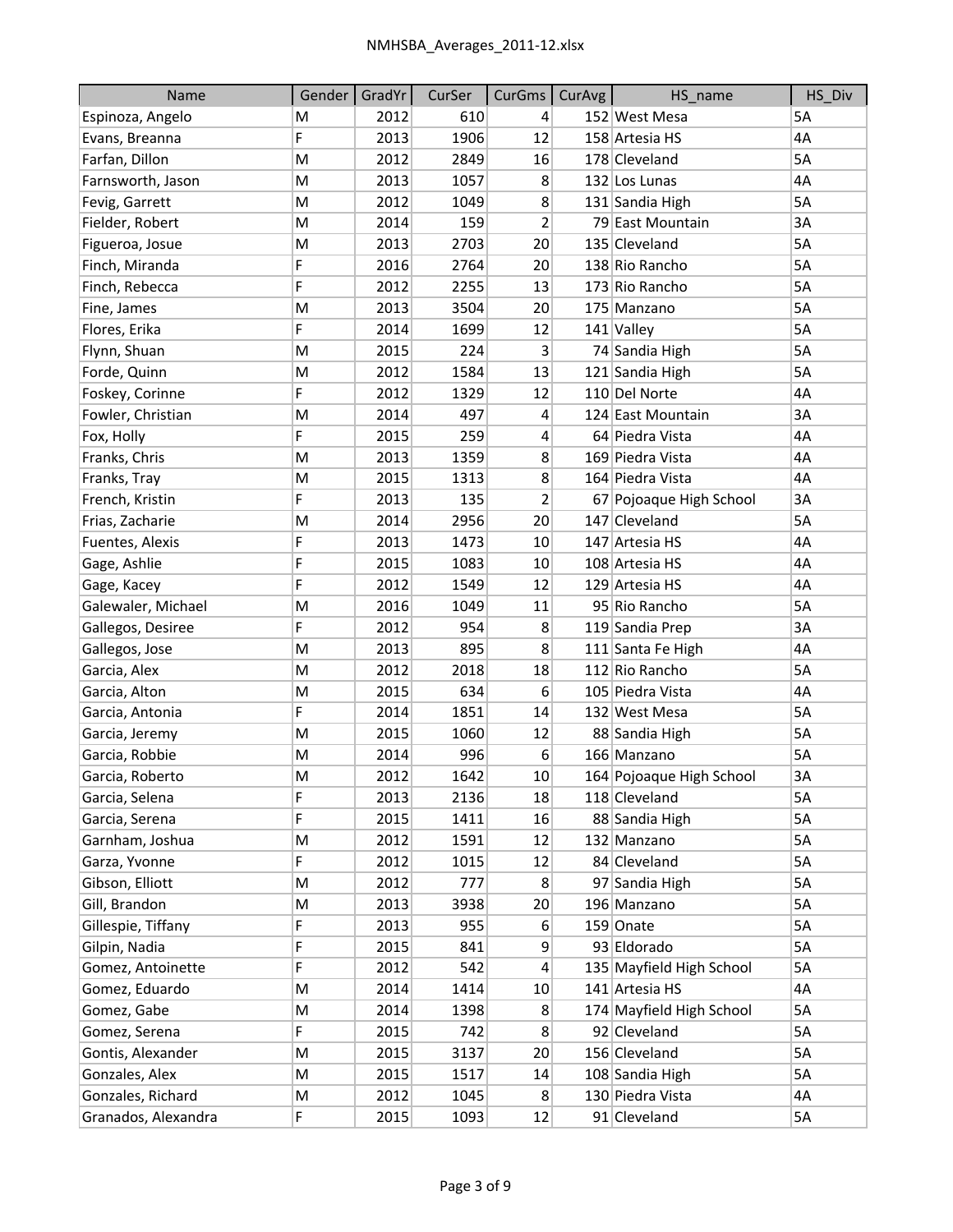| <b>Name</b>            | Gender | GradYr | CurSer | CurGms           | <b>CurAvg</b> | HS_name                  | HS_Div |
|------------------------|--------|--------|--------|------------------|---------------|--------------------------|--------|
| Grantham, Jayci        | F      | 2012   | 1935   | 12               |               | 161 Artesia HS           | 4A     |
| Gray, SethWilson       | M      | 2015   | 1255   | 10               |               | 125 Cleveland            | 5A     |
| Griego, Brooke         | F      | 2012   | 155    | 2                |               | 77 Del Norte             | 4A     |
| Groff, William         | M      | 2014   | 720    | 8                |               | 90 Sandia Prep           | 3A     |
| Guerra, Deandria       | F      | 2015   | 661    | $6 \overline{6}$ |               | 110 Mayfield High School | 5A     |
| Guerra, Juan Carlos    | M      | 2014   | 1031   | 8                |               | 128 LC Catholic          | 3A     |
| Gutierrez, Sara        | F      | 2014   | 613    | 6                |               | 102 Manzano              | 5A     |
| Haack, Michelle        | F      | 2012   | 174    | 2                |               | 87 Manzano               | 5A     |
| Hall, Isaac            | M      | 2013   | 1123   | 9                |               | 124 Artesia HS           | 4A     |
| Hamblin, Alicia        | F      | 2013   | 1259   | 8                |               | 157 Mayfield High School | 5A     |
| Hames, Ana             | F      | 2012   | 812    | 8                |               | 101 LC Catholic          | 3A     |
| Hamilton, Brittany     | F      | 2012   | 1669   | 14               |               | 119 Volcano Vista        | 5A     |
| Hands, Shane           | M      | 2013   | 1217   | 8                |               | 152 East Mountain        | 3A     |
| Hanrahan, Rory         | M      | 2014   | 146    | 2                |               | 73 Sandia Prep           | 3A     |
| Harrier, Daniella      | F      | 2013   | 587    | 6                |               | 97 Pojoaque High School  | 3A     |
| Harrison, Alex         | M      | 2012   | 323    | 3                |               | 107 Albuquerque Academy  | 3A     |
| Harshbarger, Valentina | F      | 2012   | 684    | 6                |               | 114 Cleveland            | 5A     |
| Harvey, Casey          | M      | 2012   | 1769   | 10               |               | 176 Artesia HS           | 4A     |
| Harvey, Maurice        | M      | 2014   | 2362   | 16               |               | 147 Cleveland            | 5A     |
| Hatchel, Glenn         | M      | 2013   | 1061   | 9                |               | 117 Santa Fe High        | 4A     |
| Hatchel, Jackie        | F      | 2016   | 873    | 10               |               | 87 Santa Fe High         | 4A     |
| Heckler, Brandon       | M      | 2015   | 2181   | 18               |               | 121 Del Norte            | 4A     |
| Heitzinger, Kathleen   | F      | 2012   | 2007   | 16               |               | 125 Manzano              | 5A     |
| Helmick, Joshua        | M      | 2013   | 4043   | 20               |               | 202 Cleveland            | 5A     |
| Hensel, Ryan           | M      | 2013   | 3609   | 20               |               | 180 Manzano              | 5A     |
| Herrera, Christian     | M      | 2013   | 1680   | 12               |               | 140 Santa Fe High        | 4A     |
| Hetmer, Kory           | M      | 2014   | 2847   | 20               |               | 142 Cleveland            | 5A     |
| Hettinga, Brandon      | М      | 2015   | 575    | 6                |               | 95 Las Cruces            | 5A     |
| Holt, Ashlen           | F      | 2014   | 2381   | 18               |               | 132 Los Lunas            | 4A     |
| Hoover, Christopher    | M      | 2015   | 2315   | 20               |               | 115 Cleveland            | 5A     |
| Horner, Staci          | F      | 2014   | 1394   | 12               |               | 116 Artesia HS           | 4A     |
| Howard, Kishandra      | F      | 2013   | 1245   | q                |               | 138 Cibola               | 5A     |
| Howard, Kwentin        | М      | 2014   | 1359   | 10 <sup>°</sup>  |               | 135 Cibola               | 5A     |
| Humphrey, Kevin        | M      | 2012   | 497    | 4                |               | 124 Albuquerque Academy  | 3A     |
| Ingle, James           | М      | 2013   | 1606   | 14               |               | 114 Del Norte            | 4А     |
| Ingwaldson, Derek      | М      | 2012   | 731    | 6                |               | 121 Sandia Prep          | 3A     |
| Jakeway, Alahana       | F      | 2015   | 273    | 4                |               | 68 Farmington            | 4А     |
| James, Dallin          | M      | 2016   | 988    | 8 <sup>2</sup>   |               | 123 Piedra Vista         | 4А     |
| Jaramillo, Brandon     | M      | 2012   | 2289   | 12               |               | 190 Pojoaque High School | 3A     |
| Jaramillo, Seth        | М      | 2012   | 1954   | 10               |               | 195 Rio Rancho           | 5A     |
| Jasler, Dallas         | M      | 2012   | 2648   | 18               |               | 147 Cleveland            | 5A     |
| Jenkins, Travis        | Μ      | 2016   | 1427   | 16               |               | 89 Cleveland             | 5A     |
| Johnson, Hannah        | F      | 2014   | 297    | 4                |               | 74 Sandia Prep           | 3A     |
| Johnson, Jayden        | F      | 2015   | 1459   | 16               |               | 91 Sandia High           | 5А     |
| Johnson, Rylynn        | F      | 2015   | 538    | 6                |               | 89 Piedra Vista          | 4А     |
| Jones, Jalen           | M      | 2012   | 2513   | 18               |               | 139 Manzano              | 5А     |
| Joplin, Dakota         |        | 2012   | 473    | 4                |               | 118 Piedra Vista         | 4А     |
| Keanan, Gleason        | M      | 2015   | 192    | $\mathbf{2}$     |               | 96 Albuquerque High      | 5A     |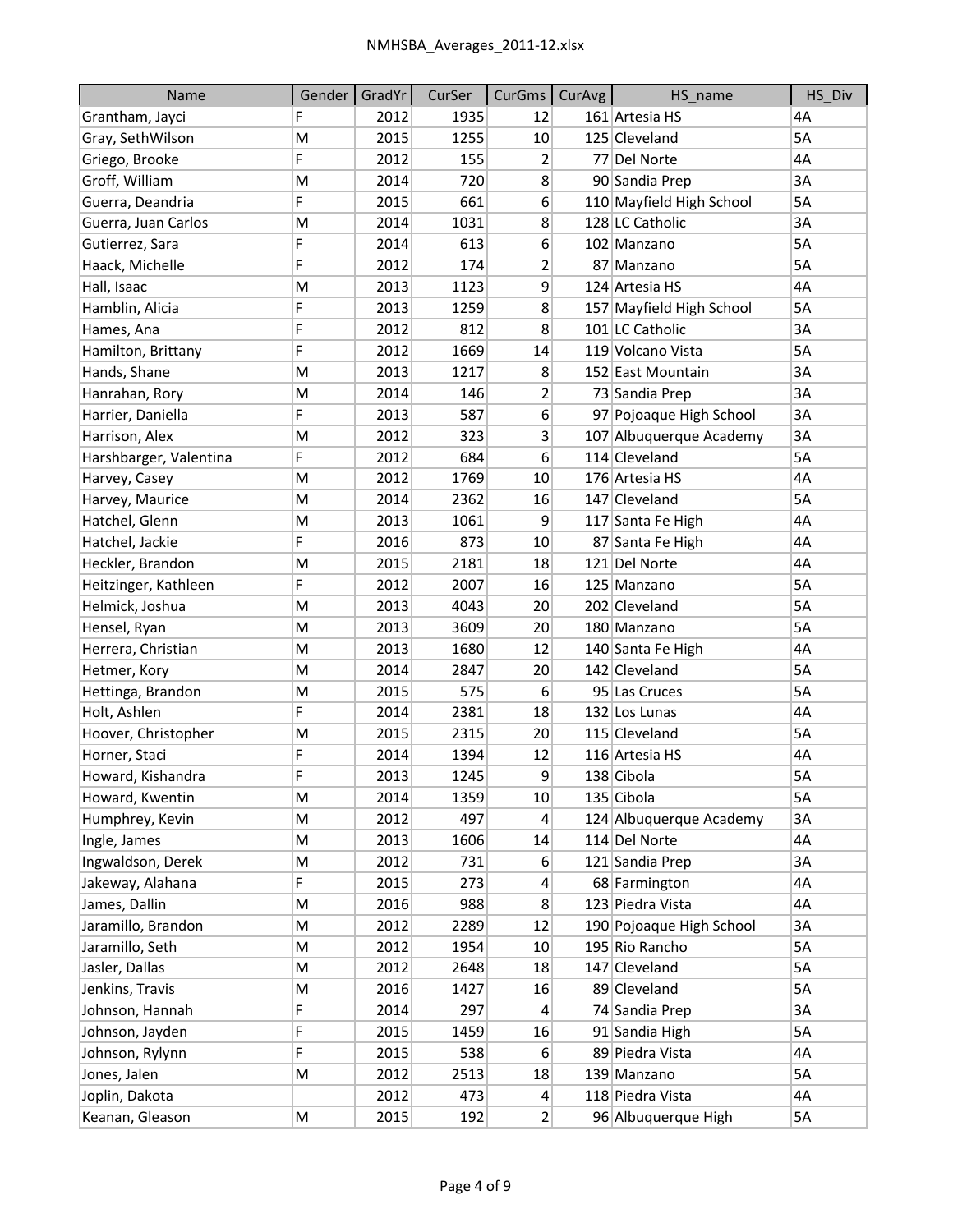| Name                  | Gender | GradYr | CurSer | CurGms           | <b>CurAvg</b> | HS name                  | HS Div |
|-----------------------|--------|--------|--------|------------------|---------------|--------------------------|--------|
| Kearney, Michael      | M      | 2013   | 1294   | 12               |               | 107 Rio Rancho           | 5A     |
| Kerr, Colby           | M      | 2014   | 2489   | 16               |               | 155 Los Lunas            | 4A     |
| King, Jade            | F      | 2014   | 618    | 8                |               | 77 Sandia Prep           | 3A     |
| Kirikos, Desiree      | F      | 2012   | 505    | 11               |               | 45 Sandia High           | 5A     |
| Kleyboecker, William  | M      | 2014   | 1933   | 18               |               | 107 Volcano Vista        | 5A     |
| Kline, Chris          | M      | 2012   | 1780   | 14               |               | 127 West Mesa            | 5A     |
| Laman, Tanner         | M      | 2012   | 693    | 4                |               | 173 Artesia HS           | 4A     |
| Langefeld, Spencer    | M      | 2012   | 624    | 4                |               | 156 Volcano Vista        | 5A     |
| Lara, Miguel          | M      | 2012   | 1738   | 16               |               | 108 Cleveland            | 5A     |
| Largo, Austin         | M      | 2014   | 1971   | 18               |               | 109 Sandia High          | 5A     |
| Leatherman, Elizabeth | F      | 2012   | 421    | 6                |               | 70 Farmington            | 4A     |
| Ledoux, Nicholas      | M      | 2013   | 1920   | 12               |               | 160 Pojoaque High School | 3A     |
| Leiby, Ashley         | F      | 2012   | 754    | 9                |               | 83 Volcano Vista         | 5A     |
| Leiby, Brittany       | F      | 2012   | 3100   | 20 <sup>2</sup>  |               | 155 Volcano Vista        | 5A     |
| Letbetter, Taylor     | F      | 2012   | 2537   | 20               |               | 126 Cleveland            | 5A     |
| Littleford, Alana     | F      | 2013   | 619    | 6                |               | 103 Cleveland            | 5A     |
| Longacre, Lindsay     | F      | 2013   | 530    | 4                |               | 132 Pojoaque High School | 3A     |
| Lopez, Ernesto        | M      | 2012   | 1538   | 10               |               | 153 Artesia HS           | 4A     |
| Lopez, Rene           | M      | 2012   | 1531   | 14               |               | 109 West Mesa            | 5A     |
| Lopez, Saul           | M      | 2012   | 273    | 2                |               | 136 Farmington           | 4A     |
| Lopez, Savanna        | F      | 2015   | 1401   | 18               |               | 77 Sandia High           | 5A     |
| Lovato, Deanna        | F      | 2013   | 134    | 1                |               | 0 Pojoaque High School   | 3A     |
| Lovato, Rico          | M      | 2013   | 892    | 9                |               | 99 Santa Fe High         | 4A     |
| Lucero, Emily         | F      | 2014   | 1526   | 13               |               | 117 Valley               | 5A     |
| Lucero, Joseph        | M      | 2013   | 1572   | 12               |               | 131 Valley               | 5A     |
| Madrid, Jared         | M      | 2012   | 290    | 2                |               | 145 Volcano Vista        | 5A     |
| Maestas, Amy          | F      | 2012   | 1532   | 16               |               | 95 Volcano Vista         | 5A     |
| Maestas, Erin         | F      | 2014   | 2004   | 18               |               | 111 Volcano Vista        | 5A     |
| Mansfield, Jeremy     | M      | 2012   | 2134   | 14               |               | 152 Sandia High          | 5A     |
| Mansfield, Nicholas   | M      | 2012   | 1868   | 14               |               | 133 Sandia High          | 5A     |
| Marquez, Eva          | F      | 2013   | 55     | 1                |               | 0 Albuquerque High       | 5A     |
| Marquez, Isaiah       | M      | 2012   | 696    | $\boldsymbol{6}$ |               | 116 Sandia Prep          | 3A     |
| Marshall, Dominique   | M      | 2012   | 1640   | 14               |               | 117 West Mesa            | 5A     |
| Martinez, Angelique   | F      | 2015   | 1357   | 12               |               | 113 Pojoaque High School | 3A     |
| Martinez, Casey       | М      | 2014   | 1328   | 10               |               | 132 Artesia HS           | 4А     |
| Martinez, Chris       | М      | 2013   | 1080   | 10               |               | 108 West Mesa            | 5A     |
| Martinez, David       | M      | 2013   | 882    | 6                |               | 147 Mayfield High School | 5A     |
| Martinez, Garret      | M      | 2013   | 1044   | 8                |               | 130 Pojoaque High School | 3A     |
| Martinez, Jessica     | F.     | 2015   | 1809   | 20               |               | 90 Cleveland             | 5A     |
| Martinez, Kenny       | M      | 2012   | 1250   | 8 <sup>2</sup>   |               | 156 Pojoaque High School | 3A     |
| Martinez, Kyla        | F      | 2013   | 1516   | 12               |               | 126 Artesia HS           | 4A     |
| Martinez, Marcus      | М      | 2012   | 2774   | 16               |               | 173 Cleveland            | 5A     |
| Martinez, Noah        | М      | 2015   | 2344   | 18               |               | 130 Sandia High          | 5A     |
| Martinez, Roberto     | M      | 2012   | 1067   | 8                |               | 133 Sandia Prep          | 3A     |
| Martinez, Samantha    | F      | 2014   | 688    | 8                |               | 86 Valley                | 5А     |
| Matthews, Sean        | M      | 2015   | 1620   | 14               |               | 115 Cleveland            | 5A     |
| Mayfield, Annie       | F      | 2013   | 2787   | 20               |               | 139 Manzano              | 5A     |
| Maynez, Joshua        | M      | 2012   | 212    | $\mathbf{2}$     |               | 106 Manzano              | 5A     |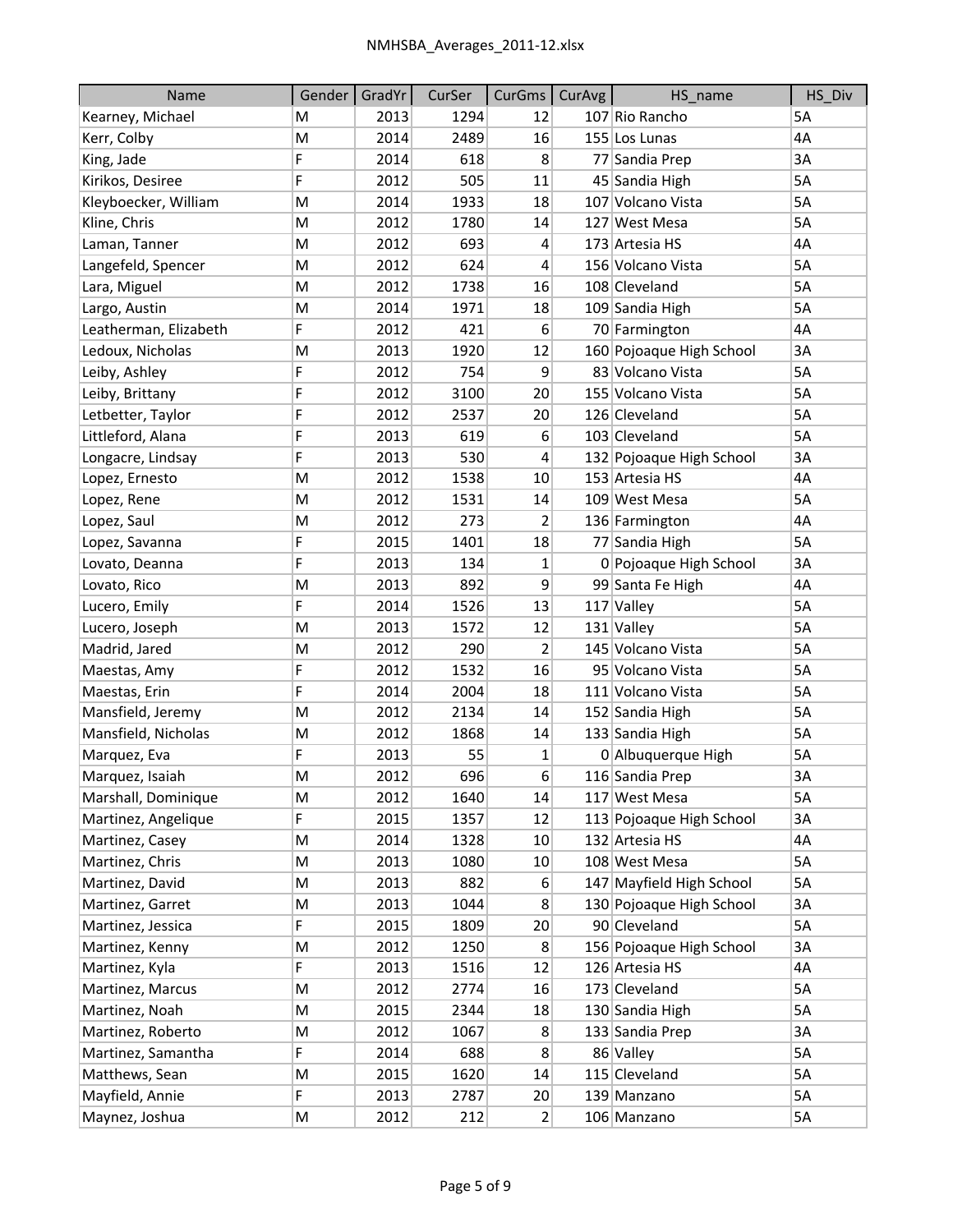| Name                    | Gender | GradYr | CurSer | CurGms   CurAvg | HS_name                  | HS Div |
|-------------------------|--------|--------|--------|-----------------|--------------------------|--------|
| McClelland, Carmen      | F      | 2012   | 868    | 8               | 108 Sandia Prep          | 3A     |
| McEnnerney, Lisa        | F      | 2012   | 190    | $\overline{2}$  | 95 Sandia Prep           | 3A     |
| McGinnis, Kaitlyn       | F      | 2013   | 931    | 8               | 116 LC Catholic          | 3A     |
| McNeil, Katie           | F      | 2014   | 1670   | 12              | 139 Valley               | 5A     |
| McNeil, Kelly           | F      | 2013   | 3270   | 19              | 172 Valley               | 5A     |
| Mead, Alex              | F      | 2013   | 909    | 8               | 113 Piedra Vista         | 4A     |
| Medina, Amanda          | F      | 2015   | 1905   | 20              | 95 Cleveland             | 5A     |
| Medore, Isaac           | M      | 2015   | 1472   | 8               | 184 Onate                | 5A     |
| Meinke, Ty              | M      | 2013   | 1612   | 12              | 134 Artesia HS           | 4A     |
| Melgarejo, Gilberto     | M      | 2012   | 1117   | 8               | 139 Cleveland            | 5A     |
| Mesa, Teddy             | M      | 2013   | 1748   | 14              | 124 Del Norte            | 4A     |
| Meyer, Adrienne         | F      | 2012   | 210    | 2               | 105 Albuquerque Academy  | 3A     |
| Michael, Mary           | F      | 2012   | 129    | $\mathbf 1$     | 0 Sandia Prep            | 3A     |
| Mighetto, Colton        | M      | 2012   | 2781   | 17              | 163 Del Norte            | 4A     |
| Minson, Thomas          | M      | 2014   | 252    | 2               | 126 Cleveland            | 5A     |
| Minter, Tiana           | F      | 2014   | 585    | 6               | 97 Eldorado              | 5A     |
| Montgomery, Kayla       | F      | 2012   | 1590   | 12              | 132 West Mesa            | 5A     |
| Montoya, Genaro         | M      | 2012   | 1114   | 8               | 139 Sandia Prep          | 3A     |
| Montoya, Joshua         | M      | 2016   | 2130   | 15              | 142 Los Lunas            | 4A     |
| Montoya, Martin         | M      | 2013   | 1824   | 12              | 152 Santa Fe High        | 4A     |
| Montoya, Tijera         | F      | 2015   | 3051   | 18              | 169 Los Lunas            | 4A     |
| Moore, Jonathan         | M      | 2012   | 824    | 6               | 137 Onate                | 5A     |
| Moore, Sarah            | F      | 2015   | 851    | 8               | 106 Onate                | 5A     |
| Mora, Johnna            | F      | 2012   | 1979   | 13              | 152 Valley               | 5A     |
| Muller, Jacob           | M      | 2015   | 905    | 10              | 90 Volcano Vista         | 5A     |
| Mullin, Catherine (Cat) | F      | 2013   | 1041   | 8               | 130 Las Cruces           | 5A     |
| Najera, Enrique         | M      | 2015   | 1317   | 12              | 109 Cleveland            | 5A     |
| Najera, Viviana         | F      | 2013   | 2267   | 18              | 125 Cleveland            | 5A     |
| Naranjo, Christian      | M      | 2012   | 1295   | 12              | 107 Sandia High          | 5A     |
| Nelson, Jacob           | M      | 2013   | 2966   | 20              | 148 Del Norte            | 4A     |
| Nelson, Sarah           | F      | 2012   | 2364   | 16              | 147 Del Norte            | 4A     |
| Newell, Jake            | M      | 2012   | 295    | $\overline{2}$  | 147 Albuquerque Academy  | 3A     |
| Nogan, Bryan            | М      | 2013   | 3300   | 20              | 165 Volcano Vista        | 5A     |
| Nunez, Jose             | M      | 2013   | 851    | 8               | 106 Piedra Vista         | 4A     |
| Nyce, Megan             | F      | 2015   | 827    | 8               | 103 Farmington           | 4A     |
| Ogas, Adrian            | М      | 2014   | 298    | $\overline{2}$  | 149 Onate                | 5A     |
| Ogas, Anthony           | M      | 2012   | 491    | $\vert 4 \vert$ | 122 Onate                | 5A     |
| Olberding, Chase        | M      | 2014   | 2674   | 20              | 133 Manzano              | 5A     |
| Oliver, Toby            | Μ      | 2014   | 191    | $\overline{2}$  | 95 Volcano Vista         | 5А     |
| Oppel, Kimberly         | F      | 2012   | 1197   | 8               | 149 Mayfield High School | 5A     |
| Ortega, Ariel           | F      | 2013   | 1381   | 12              | 115 Cleveland            | 5A     |
| Ortega, Reuben          | M      | 2012   | 1302   | 8               | 162 Las Cruces           | 5A     |
| Ortega, Robert          | М      | 2012   | 1070   | 8 <sup>°</sup>  | 133 West Mesa            | 5А     |
| Ortiz, Matthew          | M      | 2014   | 550    | $\vert 4 \vert$ | 137 Albuquerque High     | 5A     |
| Otterness, Rachel       | F      | 2014   | 155    | $\mathbf{2}$    | 77 Sandia Prep           | 3A     |
| Overby, Frannie         | F      | 2012   | 165    | $\overline{2}$  | 82 Sandia Prep           | 3A     |
| Padilla, Rosalie        | F      | 2013   | 372    | 5 <sup>1</sup>  | 74 Volcano Vista         | 5A     |
| Paris, Tanya            | F      | 2013   | 1502   | 10              | 150 Cleveland            | 5A     |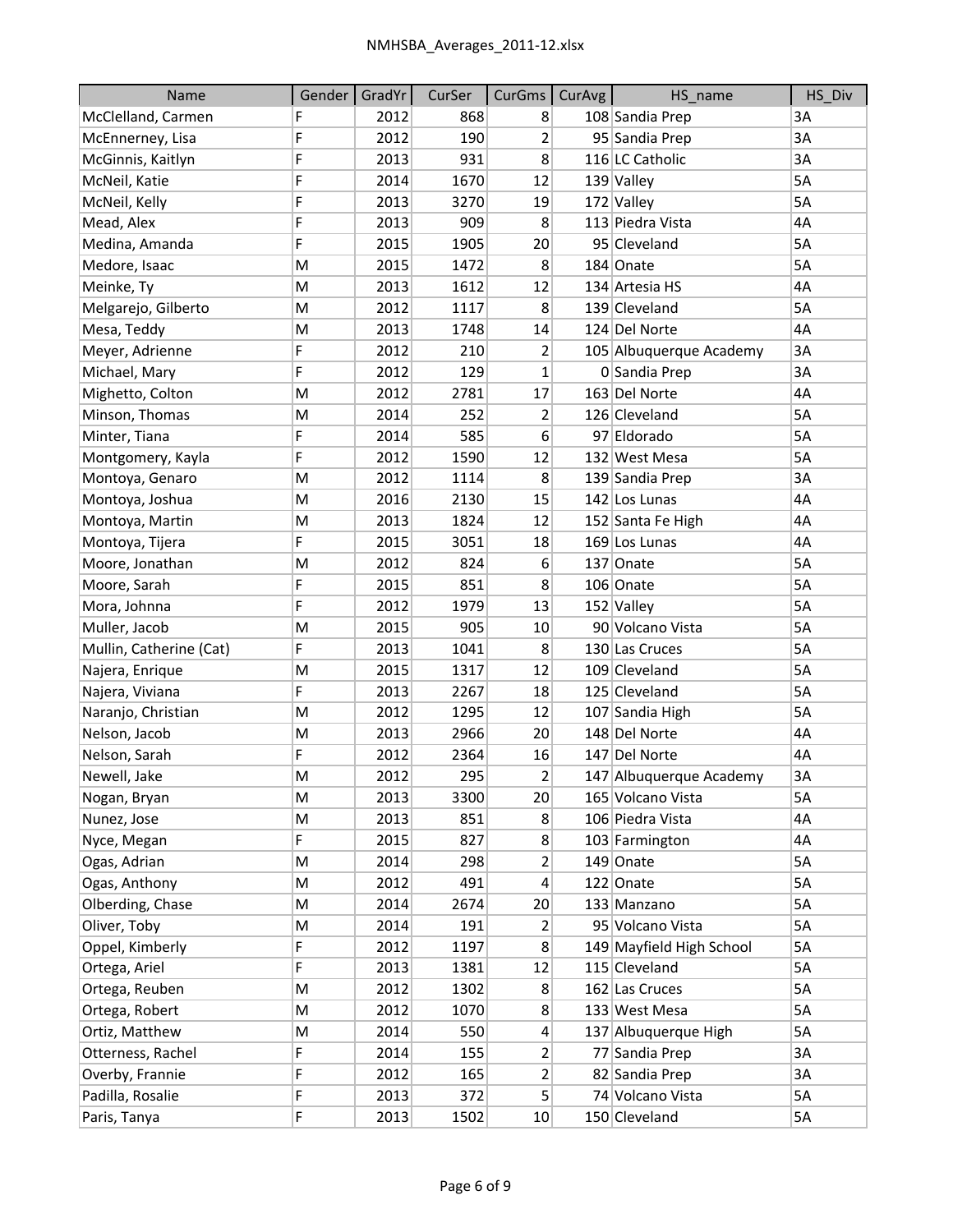| Name                 | Gender | GradYr | CurSer | CurGms          | <b>CurAvg</b> | HS_name                  | HS Div    |
|----------------------|--------|--------|--------|-----------------|---------------|--------------------------|-----------|
| Payan, Alec          | M      | 2016   | 991    | 8               |               | 123 Las Cruces           | <b>5A</b> |
| Pecotte, Ryan        | M      | 2013   | 1154   | 8               |               | 144 Piedra Vista         | 4A        |
| Peyton, Savannah     | F      | 2013   | 1615   | 12              |               | 134 Cleveland            | 5A        |
| Phillips, Xavier     | M      | 2014   | 461    | 4               |               | $115$ Valley             | 5A        |
| Pincheira, Selena    | F      | 2015   | 1243   | 14              |               | 88 Cleveland             | 5A        |
| Poitevint, Tyler     | M      | 2015   | 1378   | 15              |               | 91 Manzano               | 5A        |
| Potter, Sean         | M      | 2012   | 775    | 7               |               | 110 Artesia HS           | 4A        |
| Price-Waldman, Theo  | M      | 2014   | 321    | 3               |               | 107 Albuquerque High     | 5A        |
| Queen, Angel         | F      | 2012   | 1065   | 8               |               | 133 Farmington           | 4A        |
| Randall, Michael     | M      | 2015   | 871    | 6               |               | 145 Mayfield High School | 5A        |
| Raygoza, Miguel      | M      | 2013   | 1381   | 12              |               | 115 West Mesa            | 5A        |
| Redd, CJ             | M      | 2016   | 2729   | 17              |               | 160 Los Lunas            | 4A        |
| Renteria, Carlos     | M      | 2015   | 534    | 5               |               | 106 Artesia HS           | 4A        |
| Rivera, Chaya        | F      | 2012   | 888    | 13              |               | 68 Sandia High           | 5A        |
| Rodriguez, Anthony   | M      | 2013   | 2375   | 20              |               | 118 Cleveland            | 5A        |
| Rodriguez, Jesus     | M      | 2015   | 1660   | 12              |               | 138 Artesia HS           | 4A        |
| Rodriguez, Leihani   | F      | 2013   | 721    | 6               |               | 120 Onate                | 5A        |
| Romero, Antonio      | M      | 2014   | 1224   | 11              |               | 111 Manzano              | 5A        |
| Romero, Charles      | M      | 2015   | 1452   | 16              |               | 90 Cleveland             | 5A        |
| Romero, Elizabeth    | F      | 2016   | 1910   | 12              |               | 159 Santa Fe High        | 4A        |
| Romero, Vanessa      | F      | 2013   | 1272   | 8               |               | 159 Mayfield High School | 5A        |
| Roybal, Deidre       | F      | 2016   | 1181   | 10              |               | 118 Pojoaque High School | 3A        |
| Roybal, Ishmael      | M      | 2013   | 64     | 1               |               | 0 Pojoaque High School   | 3A        |
| Roybal, Luis         | M      | 2015   | 628    | 4               |               | 157 Mayfield High School | 5A        |
| Roybal, Maria        | F      | 2013   | 801    | 6               |               | 133 Mayfield High School | 5A        |
| Roybal, Sam          | M      | 2012   | 1494   | 10              |               | 149 Pojoaque High School | 3A        |
| Roybal, Steven       | M      | 2013   | 1014   | 9               |               | 112 Santa Fe High        | 4A        |
| Roybal, Victoria     | F      | 2013   | 1193   | 10              |               | 119 Pojoaque High School | 3A        |
| Ruiz, Dontae         | M      | 2015   | 2514   | 19              |               | 132 Volcano Vista        | 5A        |
| Ruiz, Marcus         | M      | 2013   | 1538   | 12              |               | 128 Valley               | 5A        |
| Rupert, Ashley       | F      | 2012   | 176    | 2               |               | 88 Cleveland             | 5A        |
| Rutherford, Ryan     | M      | 2015   | 1392   | 10 <sup>1</sup> |               | 139 Artesia HS           | 4A        |
| Sagartz, Theresa     | F      | 2012   | 276    | $\overline{2}$  |               | 138 Albuquerque Academy  | 3A        |
| Sain, Chris          | M      | 2012   | 686    | $6\vert$        |               | 114 Albuquerque Academy  | 3A        |
| Salazar, Josh        | M      | 2013   | 862    | 7               |               | 123 Cibola               | 5A        |
| Salazar, Renee       | F      | 2013   | 1255   | 10 <sup>°</sup> |               | 125 Pojoaque High School | 3A        |
| Sample, Robert       | M      | 2013   | 2380   | 14              |               | 170 Rio Rancho           | 5A        |
| Sanborn, Rose        | F      | 2015   | 281    | 2               |               | 140 Onate                | 5A        |
| Sanchez, Alexis      | F      | 2016   | 1046   | 12              |               | 87 Cleveland             | 5A        |
| Sanchez, Crystal     | F      | 2012   | 1530   | 14              |               | 109 Cleveland            | 5A        |
| Sanchez, Karlene     | F      | 2013   | 1020   | 8               |               | 127 Cibola               | 5A        |
| Sanchez, Lindsey     | F      | 2015   | 1820   | 13              |               | 140 Sandia High          | 5A        |
| Sanchez, Manuel      | M      | 2012   | 1541   | 12              |               | 128 Artesia HS           | 4А        |
| Sanchez, Nicholas    | M      | 2012   | 2314   | 14              |               | 165 Sandia High          | 5A        |
| Sanders, Christopher | M      | 2016   | 2312   | 18              |               | 128 Rio Rancho           | 5A        |
| Sanders, Jacqueline  | F      | 2012   | 1616   | 11              |               | 146 Rio Rancho           | 5A        |
| Sandry, Brandon      | M      | 2012   | 2989   | 18              |               | 166 Cleveland            | 5A        |
| Schalipp, Morgan     | F      | 2015   | 1509   | 16              |               | 94 Cleveland             | 5A        |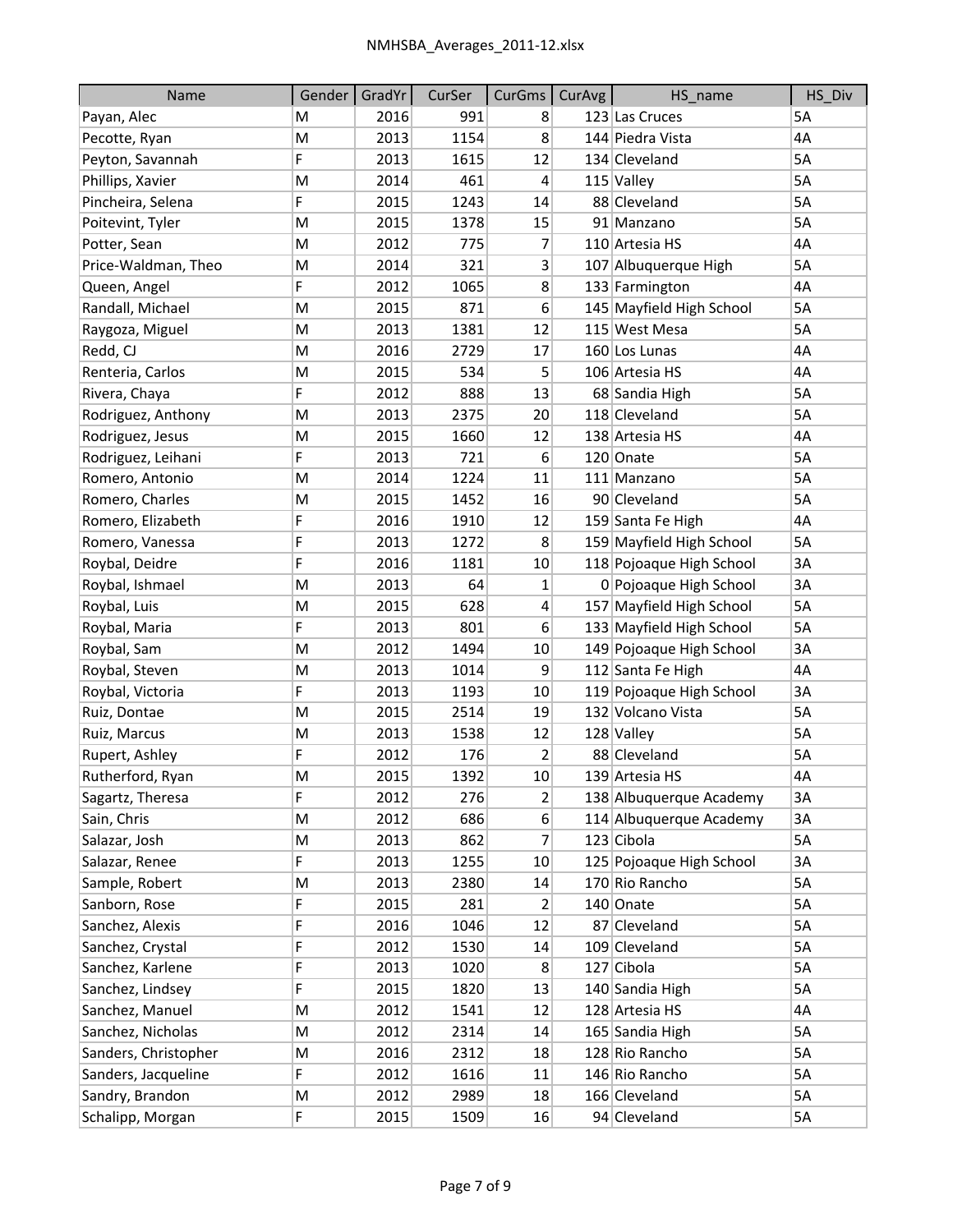| Name                   | Gender | GradYr | CurSer | CurGms           | CurAvg | HS_name                  | HS_Div |
|------------------------|--------|--------|--------|------------------|--------|--------------------------|--------|
| Scheer, Micayla        | F      | 2016   | 2044   | 14               |        | 146 Cleveland            | 5A     |
| Schott, Mason          | M      | 2014   | 2500   | 20               |        | 125 Cleveland            | 5A     |
| Schultz, Erik          | M      | 2012   | 709    | 8                |        | 88 Farmington            | 4A     |
| Scott, Devan           | M      | 2013   | 1480   | 15               |        | 98 Rio Rancho            | 5A     |
| Sena, Bethany          | F      | 2014   | 948    | 8                |        | 118 Piedra Vista         | 4A     |
| Sena, Derrek           | M      | 2016   | 759    | 8                |        | 94 Cleveland             | 5A     |
| Sena, Gabriella        | F      | 2013   | 1268   | 12               |        | 105 Cleveland            | 5A     |
| Shak, Ryan             | M      | 2012   | 434    | $\overline{4}$   |        | 108 Cleveland            | 5A     |
| Shepan, Travis         | M      | 2012   | 1300   | 8                |        | 162 Onate                | 5A     |
| Sherman, Nakota        | M      | 2012   | 1103   | 8                |        | 137 Cibola               | 5A     |
| Sherman, Phillip       | M      | 2014   | 2386   | 20               |        | 119 Volcano Vista        | 5A     |
| Shortencarier, Alex    | M      | 2015   | 1443   | 15               |        | 96 Manzano               | 5A     |
| Sikora, Daniel         | M      | 2014   | 2827   | 18               |        | 157 Manzano              | 5A     |
| Silling, Celeste       | F      | 2012   | 505    | 5                |        | 101 Sandia Prep          | 3A     |
| Sills, Jeremy          | M      | 2012   | 921    | 8                |        | 115 Mayfield High School | 5A     |
| Slopek, Jeffrey        | M      | 2012   | 2302   | 16               |        | 143 West Mesa            | 5A     |
| Smith, Audrianna       | F      | 2013   | 1007   | 10               |        | 100 Rio Rancho           | 5A     |
| Smith, Daniel          | M      | 2012   | 982    | 8                |        | 122 LC Catholic          | 3A     |
| Smith, Sasha           | F      | 2016   | 116    | 2                |        | 58 LC Catholic           | 3A     |
| Sparks, Logan          | M      | 2015   | 2647   | 20               |        | 132 Cleveland            | 5A     |
| Stedman, Ben           | M      | 2015   | 3362   | 18               |        | 186 Rio Rancho           | 5A     |
| Stedman, Olivia        | F      | 2013   | 2716   | 16               |        | 169 Rio Rancho           | 5A     |
| Stiles, Jensen         | F      | 2015   | 1573   | 11               |        | 143 Eldorado             | 5A     |
| Sudlow, Danielle       | F      | 2014   | 258    | 5                |        | 51 Volcano Vista         | 5A     |
| Sullivan, Justin       | M      | 2014   | 1733   | 12               |        | 144 Artesia HS           | 4A     |
| Swalby, Michael        | M      | 2015   | 773    | 8                |        | 96 East Mountain         | 3A     |
| Tafoya, Paul           | M      | 2015   | 498    | 4                |        | 124 Pojoaque High School | 3A     |
| Tapia, David           | M      | 2013   | 1607   | 10               |        | 160 East Mountain        | 3A     |
| Taylor, Stewart        | М      | 2012   | 1457   | 12               |        | 121 Cleveland            | 5A     |
| Tchiloyans, Natalia    | F      | 2016   | 1912   | 19               |        | 100 Rio Rancho           | 5A     |
| Tchiloyans, Nikolas    | M      | 2014   | 2314   | 17               |        | 136 Rio Rancho           | 5A     |
| Thompson, Crystal-lynn | F      | 2015   | 1677   | 18               |        | 93 Cleveland             | 5A     |
| Thordahl, Kyle         | M      | 2013   | 510    | $\vert 3 \vert$  |        | 170 Albuquerque Academy  | 3A     |
| Thurgood, Jared        | M      | 2013   | 2651   | 16               |        | 165 Del Norte            | 4A     |
| Tigert, Dillon         | M      | 2013   | 647    | $\overline{a}$   |        | 161 Artesia HS           | 4A     |
| Torrez, Charles        | M      | 2015   | 1749   | 13               |        | 134 Valley               | 5A     |
| Tribble, Ashely        | F      | 2013   | 764    | 12               |        | 63 Sandia High           | 5A     |
| Tribble, Michael       | M      | 2016   | 636    | 10               |        | 63 Sandia High           | 5A     |
| Trujeque, Moses        | М      | 2013   | 516    | 4                |        | 129 Valley               | 5A     |
| Trujillo, Adam         | M      | 2012   | 2098   | 16               |        | 131 Los Lunas            | 4A     |
| Trujillo, Allison      | F      | 2015   | 1684   | 16               |        | 105 Sandia High          | 5A     |
| Trujillo, Joshua       | M      | 2014   | 1840   | 12               |        | 153 Pojoaque High School | 3A     |
| Trujillo, Michael      | M      | 2013   | 475    | $\overline{4}$   |        | 118 Albuquerque Academy  | 3A     |
| Tso, Patrick           | M      | 2012   | 668    | $6 \overline{6}$ |        | 111 Farmington           | 4A     |
| Tyson, Robert          | M      | 2015   | 2310   | 18               |        | 128 Del Norte            | 4A     |
| Underhill, James       | М      | 2013   | 1843   | 18               |        | 102 Manzano              | 5A     |
| Valerio, Ivan          | М      | 2013   | 2524   | 19               |        | 132 Manzano              | 5A     |
| Vargas, Sabrina        | F      | 2013   | 3111   | 18               |        | 172 Manzano              | 5A     |